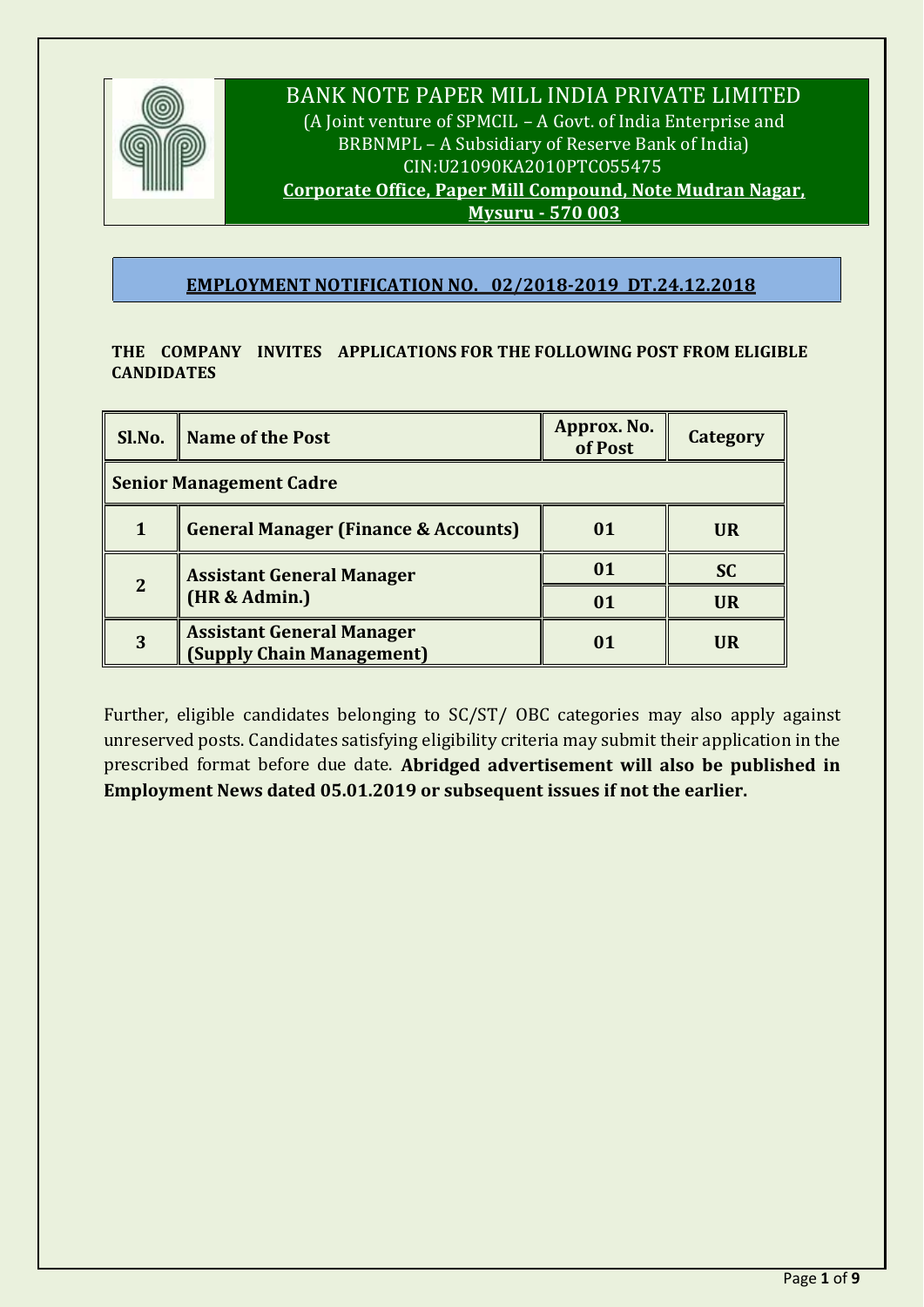# **1. ELIGIBILITY CRITERIA: QUALIFICATION, EXPERIENCE, AGE ETC. FOR T H E POST IS AS UNDER:**

| <b>Post</b><br><b>Code</b> | Name of the<br><b>Post</b>                                                                                       | Appr<br>$\overline{\textbf{O}}\textbf{X}$<br>No.of<br>vaca<br>ncy | <b>Max</b><br>Age<br>(as<br>on<br>(01.01.<br>2019) | <b>Essential</b><br><b>Educational</b><br><b>Qualifications</b> (as<br>on 01.01.2019)                                                                                                                                                                                                                                                                                                                                                      | <b>Post Qualification</b><br><b>Minimum experience (as</b><br>on 01.01.2019)                                                                                                                                                                                                                                                                                                                                                                                                                                                                                                                                                                                                                                                                                                                                                                                                                                                                                                                                                                                                                                                                          |
|----------------------------|------------------------------------------------------------------------------------------------------------------|-------------------------------------------------------------------|----------------------------------------------------|--------------------------------------------------------------------------------------------------------------------------------------------------------------------------------------------------------------------------------------------------------------------------------------------------------------------------------------------------------------------------------------------------------------------------------------------|-------------------------------------------------------------------------------------------------------------------------------------------------------------------------------------------------------------------------------------------------------------------------------------------------------------------------------------------------------------------------------------------------------------------------------------------------------------------------------------------------------------------------------------------------------------------------------------------------------------------------------------------------------------------------------------------------------------------------------------------------------------------------------------------------------------------------------------------------------------------------------------------------------------------------------------------------------------------------------------------------------------------------------------------------------------------------------------------------------------------------------------------------------|
| 01                         | <b>Senior</b><br><b>Management</b><br>Grade(SMG)<br>General<br><b>Manager</b><br>(Finance &<br><b>Accounts</b> ) | 01                                                                | <b>50 Years</b>                                    | Graduate with<br>Qualified Chartered<br>Accountant<br>of India (ACA) /<br>Qualified Cost<br>Accountant<br>(CMA)/MBA with<br>specialisation in<br>Finance from a<br>recognised Indian<br>university/<br>Institute.<br><b>Desirable:</b><br>A Degree in<br>Law/Degree or<br>Diploma in Corporate<br>Communication from a<br>Govt. recognized<br>Indian university/<br>Institute.<br>And /OR<br><b>A Qualified Company</b><br>Secretary (ACS) | of<br>20<br>post-<br>years<br>qualification<br>experience<br>General<br>as<br>a<br>Manager/DGM/Senior<br>Manager<br>level<br>in<br>a<br>Company<br>incorporated<br>under the Companies Act<br>1956/2013.<br>Persons working in Govt.<br>sector/Public<br>sector<br>applying for the post<br>should have out of the<br>total<br>experience<br>a<br>minimum<br>of two $(02)$<br>years regular service<br>in i.e., (i) CDA pattern of Pay<br>scale in level 13 (Revised)<br>and above in the Central<br>pay matrix<br><b>OR</b><br>(ii) drawing a Grade Pay<br>of Rs.8700/- or more in the<br>pre-revised CDA pattern<br>pay structure<br><b>OR</b><br>(iii) E7 level or E6 equivalent<br>IDA pattern of Pay scale of<br>Rs.36600-62000/-(pre-<br>revised)<br>$\frac{1}{2}$<br>Rs.90000-<br>240000/- (Revised)<br><b>OR</b><br>(iv) Should have worked as<br>Head of Finance functions at<br>equivalent level of scale of<br>Pay with CTC of around<br>Rs.16 lacs per annum in a<br><b>Private Sector Company</b><br>preferably manufacturing<br>/continuous process plant<br>/Pulp and Paper Industry<br>having a turnover of Rs.100<br>Crores or more. |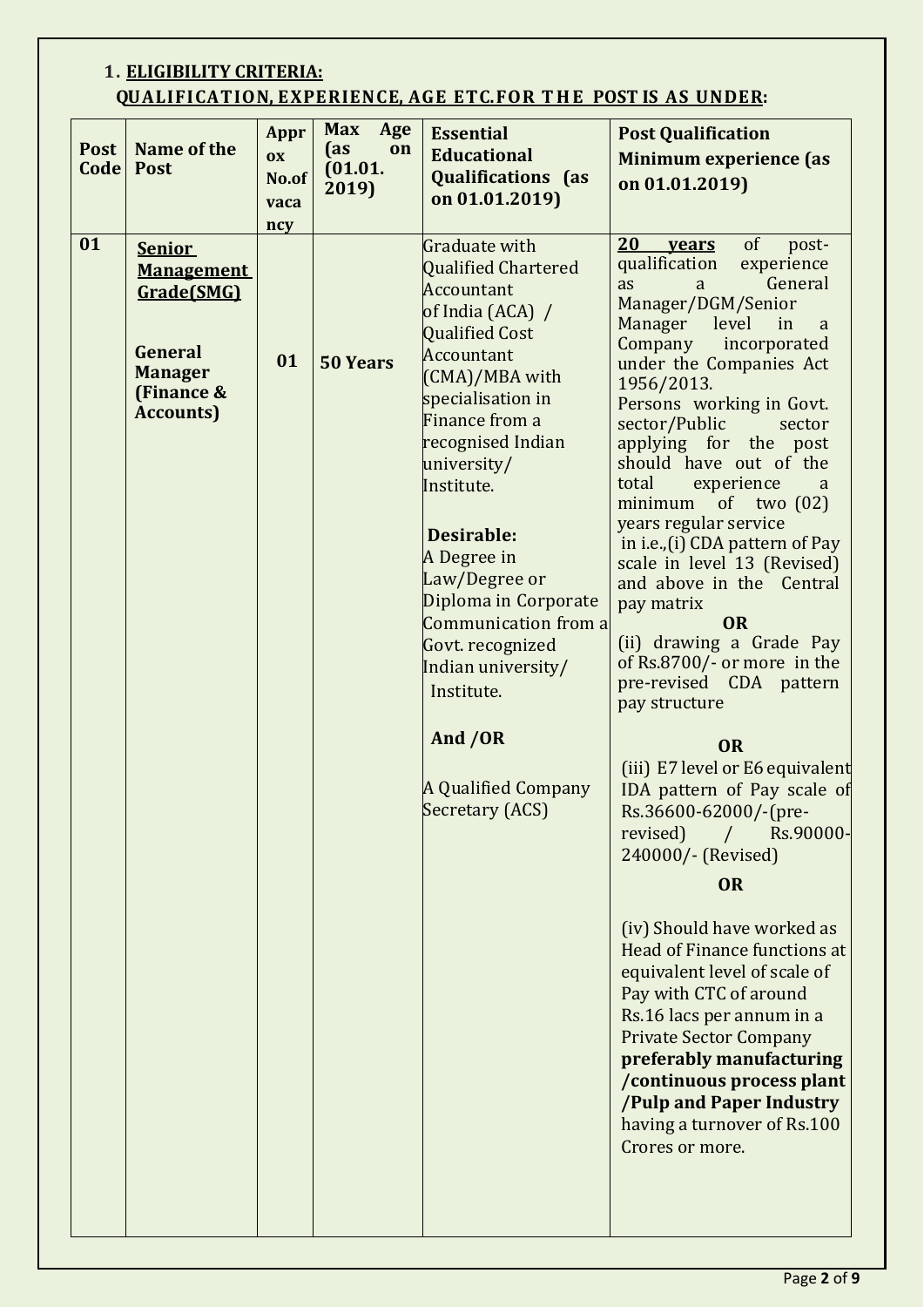| 02 | <b>Senior</b><br><b>Management</b><br>Grade(SMG)<br><b>Assistant</b><br>General<br><b>Manager</b><br>(HR & Admin.) | 02 | 45 years | 1. Graduate with 2 yrs<br><b>Full time course MBA</b><br>(HR/IR/Personnel)<br>/MSW (HR) with 60%<br>marks from a<br>recognised Indian<br>university/<br>Institute.<br>(OR)<br>Graduate with PG<br>Diploma in<br>HR/IR/Personnel<br>with 60% marks (2<br>Full time) or<br>years<br>Equivalent from a<br>recognised Indian<br>university/<br>Institute.<br><b>Desirable</b><br>A degree in law will<br>be desirable. | 15 vears of post-<br>qualification industry<br>experience as an<br>executive conversant<br>with human resource<br>management, Personnel<br>functions, industrial<br>relations and general<br>administration, out of<br>which minimum 2 years<br>regular service should be<br>in one grade below i.e.,<br>in (i) CDA pattern of Pay<br>scale in level 12 (Revised)<br>in the Central pay<br>matrix<br><b>OR</b><br>(ii) drawing a Grade Pay of<br>Rs.6600/- or more in the<br>pre-revised CDA pattern pay<br>structure<br><b>OR</b> |
|----|--------------------------------------------------------------------------------------------------------------------|----|----------|--------------------------------------------------------------------------------------------------------------------------------------------------------------------------------------------------------------------------------------------------------------------------------------------------------------------------------------------------------------------------------------------------------------------|------------------------------------------------------------------------------------------------------------------------------------------------------------------------------------------------------------------------------------------------------------------------------------------------------------------------------------------------------------------------------------------------------------------------------------------------------------------------------------------------------------------------------------|
|    |                                                                                                                    |    |          |                                                                                                                                                                                                                                                                                                                                                                                                                    | (iii) E5 level or E4<br>equivalent IDA pattern of<br>Pay scale of Rs.29100-<br>54500/- (pre-revised) /<br>Rs.70000-200000/-<br>(Revised)<br><b>OR</b><br>(iv) At equivalent level of<br>scale of pay in reputed Private<br>company preferably<br>manufacturing company                                                                                                                                                                                                                                                             |
|    |                                                                                                                    |    |          |                                                                                                                                                                                                                                                                                                                                                                                                                    | having a turnover of<br>Rs.75 Crores or more.                                                                                                                                                                                                                                                                                                                                                                                                                                                                                      |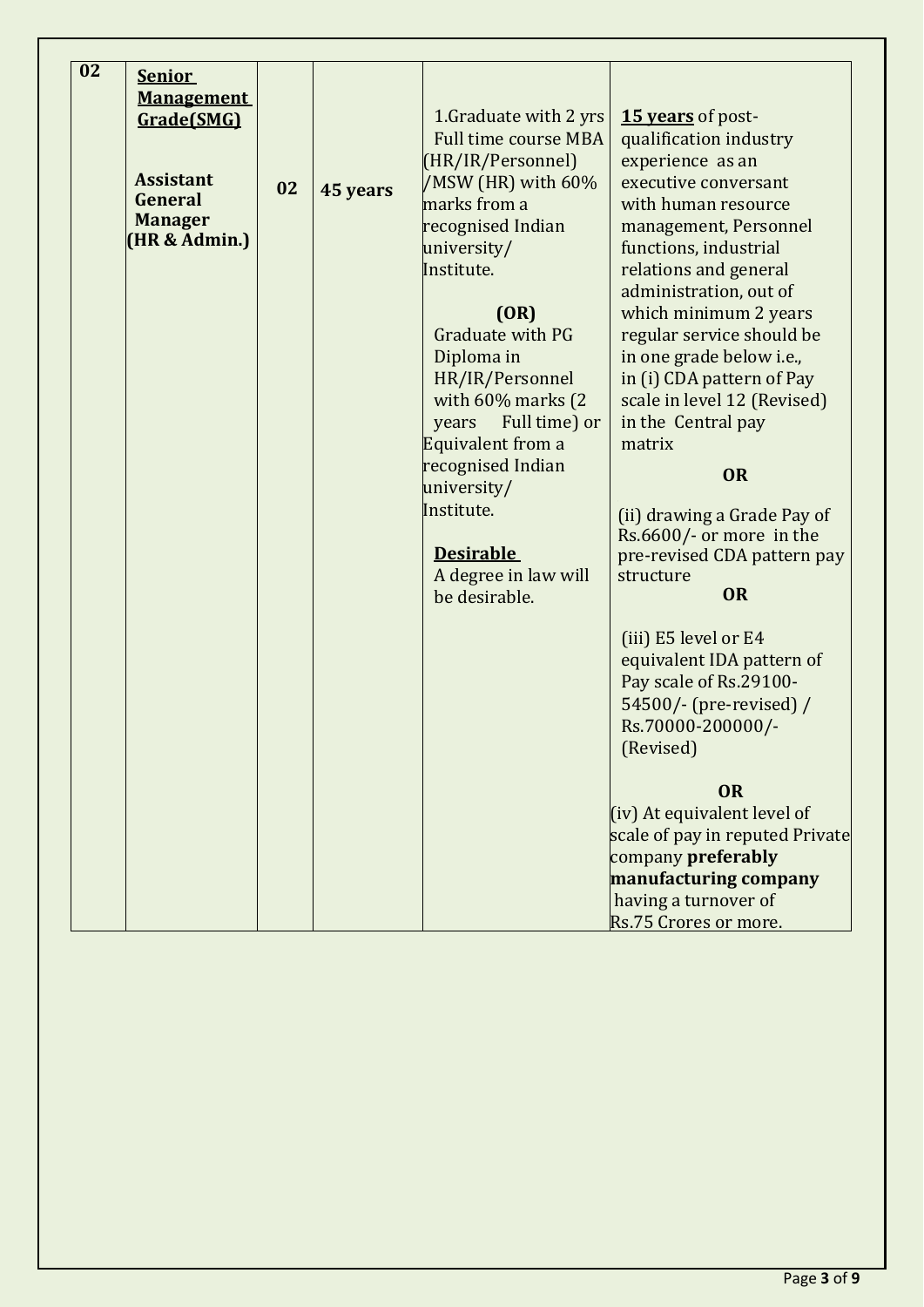| 03 | <b>Assistant</b><br>General<br><b>Manager</b><br><b>(Supply Chain</b><br>Management) | 01 | 45 years | (full<br>B.E./B.Tech.<br>time) with minimum<br>60%<br>marks<br>in<br>aggregate from<br>a<br>Indian<br>recognized<br>University /Institute<br>approved<br>by<br>as<br>AICTE in any of the<br>following<br>branches<br>i.e., Mechanical/<br>Electrical/Electronics<br>/Chemical Engg.<br>Desirable:<br>A<br>2-year<br>PG<br>a)<br>Diploma/MBA<br>in<br><b>Materials</b><br>Management<br>$\prime$<br>Supply<br>Chain<br>Management<br>Logistics<br>Management<br>from<br>any reputed<br>and<br>recognized<br>Indian<br>Institute/University. | 15 years of post<br>qualification industry<br>experience as an<br>executive conversant in<br>Procurement/Contracting<br>Supply<br>Chain<br>$\sqrt{2}$<br>Management/ Logistics /<br>Material Management /<br>Imports & Exports / etc. in<br>process<br>industry/<br>manufacturing industry<br>out of which minimum<br>2 years regular service<br>should be in one grade<br>below i.e., in<br>(i) CDA pattern of Pay<br>scale in level 12 (Revised)<br>in the<br>Central pay<br>matrix<br><b>OR</b><br>(ii) drawing a Grade Pay of<br>Rs.6600/- or more in the<br>pre-revised CDA pattern pay<br>structure<br>OR |
|----|--------------------------------------------------------------------------------------|----|----------|--------------------------------------------------------------------------------------------------------------------------------------------------------------------------------------------------------------------------------------------------------------------------------------------------------------------------------------------------------------------------------------------------------------------------------------------------------------------------------------------------------------------------------------------|-----------------------------------------------------------------------------------------------------------------------------------------------------------------------------------------------------------------------------------------------------------------------------------------------------------------------------------------------------------------------------------------------------------------------------------------------------------------------------------------------------------------------------------------------------------------------------------------------------------------|
|    |                                                                                      |    |          | <b>OR</b><br>b) Graduate Diploma<br><b>Materials</b><br>in<br>from<br>Management<br>Indian Institute of<br><b>Materials</b><br>Management.                                                                                                                                                                                                                                                                                                                                                                                                 | (iii) E5 level or E4<br>equivalent IDA pattern of<br>Pay scale of Rs.29100-<br>54500/- (pre-revised) /<br>Rs.70000 - 200000/-<br>(Revised)<br><b>OR</b><br>(iv) At equivalent level of<br>scale of pay in reputed Private<br>company preferably<br>manufacturing company<br>having a turnover of<br>Rs.75 Crores or more.                                                                                                                                                                                                                                                                                       |

**Note: Post-qualification experience means the period of experience gained after acquiring the essential qualifications. The experience gained/claimed before the period of prescribed qualification shall not be considered for the purpose of post-qualification experience.** 

## **Job Profile:**

## **a. GM (F& A)**

The incumbent will be responsible for all Finance, Costing and Accounting functions including Plant Accounting, Management Accounting, Budgetary Control, MIS, Taxation, Project Finance, Forex Management, Funds mobilization, Fund Management, Corporate Finance, Cost Control and Performance Monitoring, Procurement and Contracting, Internal Audit and including Board matters, statutory functions of Company Secretary etc. The Selected candidate should be able to provide effective guidance and Leadership to a high caliber Team.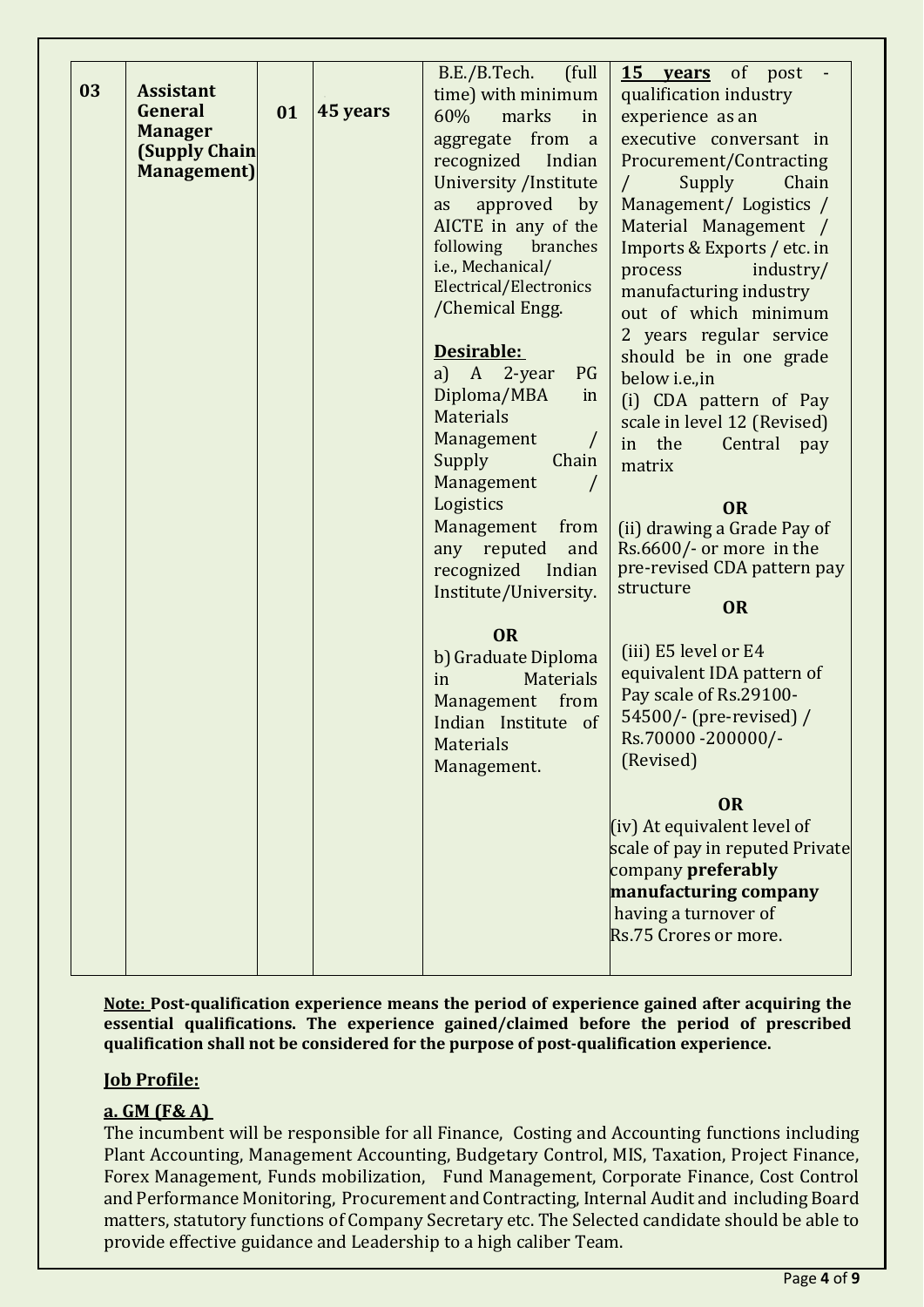# **b.AGM (HR & Admin.)**

The incumbent will be responsible for Manpower assessment, framing HR policies and procedures, Recruitment rules, good knowledge of Industrial Relation matters, responsible for Compliance of various labour laws, implementation of service rules, standing orders, punctuality and disciplinary matters, exposure in general administration matters including industrial canteen, welfare facilities, Trade union matters, Grievance mechanism, Performance management system,Training & Development. He should also co-ordinate with various outside agencies including government, local and labour authorities to run the plant smoothly.

## **c.AGM (SCM)**

The incumbent will be responsible for logistic/supply chain management and should have significant work experience as a logistic Manager in a reputed manufacturing/continuous process industry. He will be responsible for procurement of material and services through Tendering process both local and global procurement, e-tendering process, managing and optimizing purchase and supply operations, material movements etc. He should have fair knowledge of custom clearance formalities, forex, import export procedures, letter of credit and bank guarantee. He should have thorough knowledge of CVC guidelines and other statutory compliance with regard to procurement. He should also co-ordinate with store management in factory, budget and finance matters.

## **2. RELAXATION:**

Relaxation in upper age limit as on **01.01.2019** will be extended as per Government of India guidelines which is as below at present:

|              | Scheduled Caste / Scheduled Tribe<br>candidates                                   | 5 years                                                                                                                                                          |
|--------------|-----------------------------------------------------------------------------------|------------------------------------------------------------------------------------------------------------------------------------------------------------------|
| ii.          | Other Backward Class candidates -<br>Relaxation in age only                       | 3 years                                                                                                                                                          |
| iii          | Persons with Disability (PWD) -<br>Relaxation in age only                         | 5 years                                                                                                                                                          |
| iv           | at least 5 years military service and have maximum of 55 years.<br>been released. | Ex-serviceman / Commissioned Officers 3 years in addition to number of years of<br>including ECOs/SSCOs who have rendered service in Defence Forces subject to a |
| $\mathbf{V}$ | Internal Candidates                                                               | Shall be given relaxation in age and concession<br>in percentage of marks as per company's rules.                                                                |

#### **Note:**

- 1. The relaxation in upper age limit is cumulative as per Govt. of India guidelines.
- 2. Date of birth as per Secondary School Certificate (SSC) or equivalent examination should be mentioned.
- 3. Persons suffering from not less than 40% of relevant disability certified by Competent Authority shall alone be considered for age relaxation.
- 4. The SC/ST/PWD applicants should submit Caste/Tribe/Disability Certificate issued by the Competent Authority as in Government of India format for availing the benefit of relaxation at the time of interview.
- 5. The Candidates under OBC category are required to meet the following conditions:
	- The candidate must not belong to creamy layer/socially advanced sections.
	- The name of caste and community of the candidate must appear in the 'Central list of Backward classes'.
	- The candidate need to furnish their OBC certificate as per the format prescribed by the Government of India (not older than six months as on **01.01.2019**), from the Competent Authority, at the time of interview.
	- The OBC applicants coming under 'Creamy Layer 'will be treated as 'General' Category candidates and hence should indicate their category as 'General'.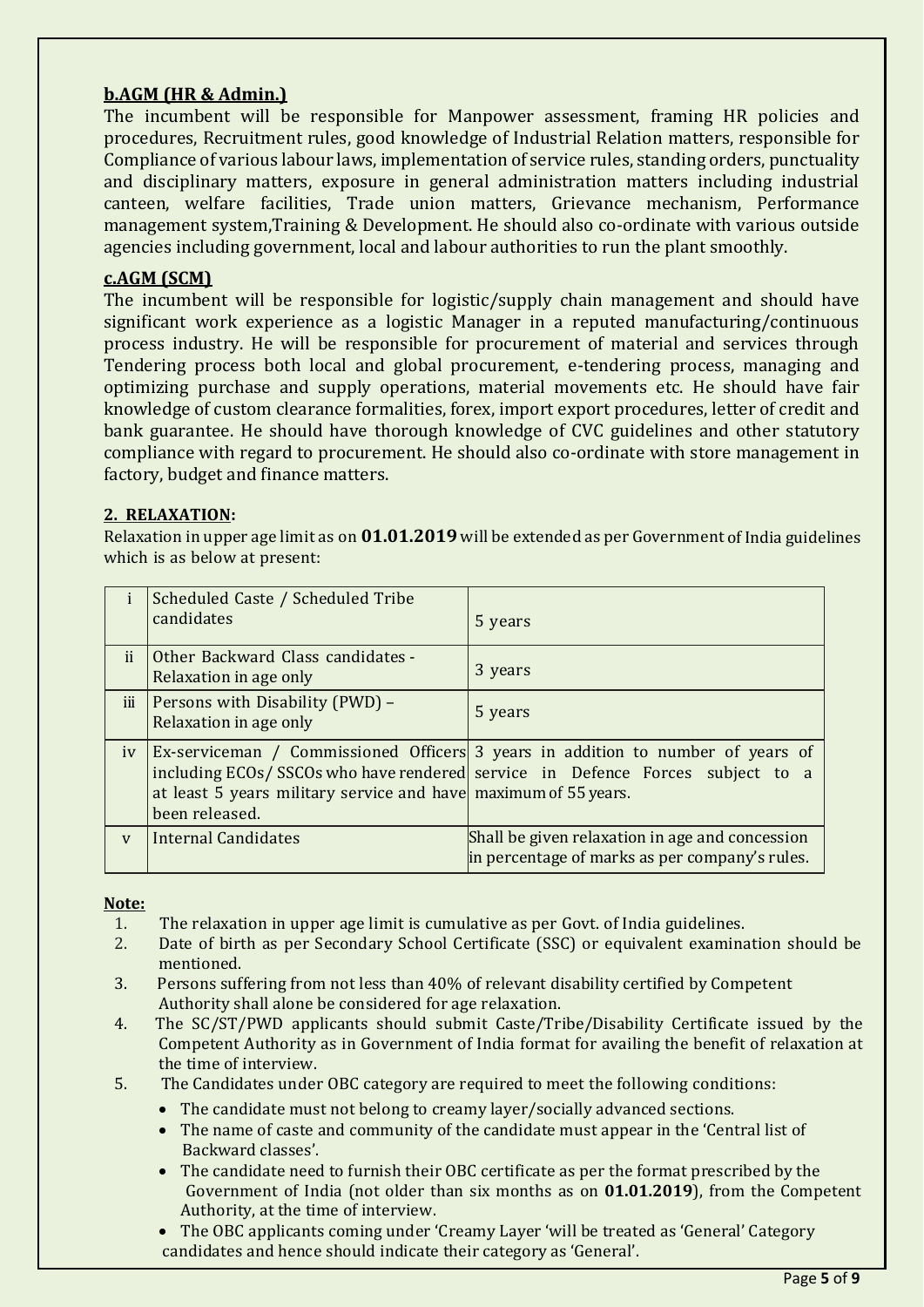- 6. An Ex-serviceman should produce a certificate in the prescribed proforma to the Company that he/she has been released on completion of assignment otherwise than by way of dismissal or discharge on account of misconduct or inefficiency from the Defence Forces.
- 7. A certificate for Ex-Servicemen should be signed by the appropriate Authority specified below and should also specify the period of Service in the armed forces; In case of JCOs/ORs and equivalent rank of navy and air force – Army: By concerned regimental record office, Navy: Naval records, Mumbai, and Air Force : Air force record, New Delhi.
- 8. An ex-serviceman who has once joined the Government job on the Civil side after availing the benefits given to him as an ex-serviceman for his re-employment, his Ex-serviceman status for the purpose of re-employment in Government ceases and thus will not be eligible to seek relaxation in upper age limit as detailed above.
- 9. In case of a candidate who is eligible for relaxation under more than one of the above categories, the age relaxation will be available on cumulative basis subject to maximum age limit of 55 years.
- 10. Once the category is notified in the application form, it cannot be changed at any stage later on.

## **3. APPLICATION FEE PAYABLE ( NON-REFUNDABLE**

| <b>Category</b>                       | <b>Application Fees</b> |  |
|---------------------------------------|-------------------------|--|
| For SC/ST/PWD                         | $Rs. 200/-$             |  |
| <b>For all others (including OBC)</b> | $Rs. 600/-$             |  |

Requisite fee must be paid along with the application by means of Banker's cheque/Demand Draft (Validity 03 months) issued by a Nationalized Bank drawn in favour of **"BNPM Recruitment Account"**  payable at **Mysuru**. Payment in any other manner will not be accepted.

## **4. PAY SCALE, OTHER PERKS & FACILITIES AND EMOLUMENT**

The Company in order to attract and retain competent workforce, company has decided to fix higher initial pay in the respective pay level as detailed below:

| Name of the post                 | <b>Pay Level</b><br><b>(Equivalent of</b><br><b>Central Govt.Pay)</b> | <b>Minimum Pay</b><br>(Rs.) | Cost to<br><b>Company (CTC)</b><br>per annum<br><b>Approximate (Rs.)</b> |
|----------------------------------|-----------------------------------------------------------------------|-----------------------------|--------------------------------------------------------------------------|
| <b>General Manager</b>           | 14                                                                    | $1,77,400/-$                | <b>35.00 Lakhs</b>                                                       |
| <b>Assistant General Manager</b> | 13                                                                    | 1,23,100/                   | <b>24.00 Lakhs</b>                                                       |

- **Other Allowancesand Benefits:** In addition to Basic Pay, DA *(Central DA @ 9% at present)*, HRA depending on the place of posting i.e @16% (on Basic Pay) for Mysuru. Company Leased accommodation subject to ceiling prescribed for the post may be provided in lieu of HRA.
- In addition to this, he/she is eligible for Contributory Provident Fund, Gratuity, Reimbursement of Conveyance expenses, Reimbursement of Residential Telephone charges, Mobile charges, Newspaper, Children Education Allowance, Reimbursement of outdoor medical expenses and Medical facility for self and family, Interest Subsidy on housing loan, Leave Travel Facility, Annual Leave encashment, Production and Performance based Incentive Scheme etc. as per the rules of the Company.
- *Higher initial pay may also be considered for the deserving candidate having most relevant experience and at present drawing higher pay in their present employment. Candidates fulfilling the requirement and desiring to be considered at a higher initial pay may indicate the same in their application. This may be granted at the discretion of the Management on the recommendation of the Selection Panel. This, however, may not be treated as a right.*

#### **Note:**

*1. Please note that presently the Company follows CDA pattern of Pay with scales of pay as per* 7th CPC Pay matrix *but the company reserves the right to change over to scale of*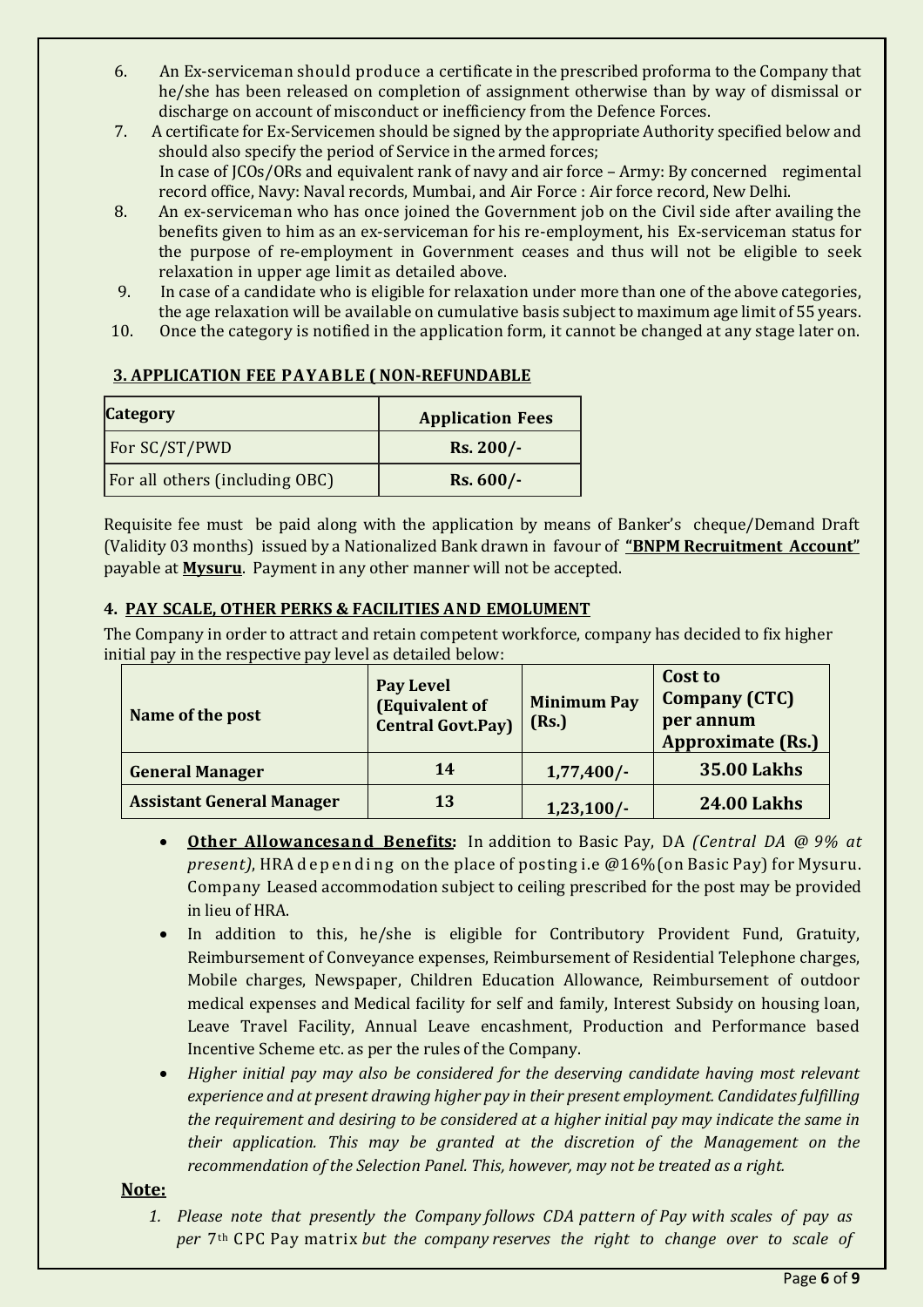*pay on Industrial D.A. Patterns o r a n y other scale of pay formulated by the Company.*

*2. Cost to the Company (CTC) includes all allowances and identifiable costs including Retirement b e n e f i t s and other benefits which are subject to conditions as per the rules of the Company.*

## **5. SELECTION PROCEDURE:**

Selection for the above mentioned posts will be done through Assessment center exercise including Personal Interview. Depending upon the number of valid applications received, selection procedure may vary and shall be intimated in due course.

## **6. HOW TO APPLY**

## **Pre- Requisites for Sending Application:**

The Candidates applying for the post mentioned above are advised to submit the application in the prescribed format published herewith on one side only on A4- size paper along with a requisite fee, self-certified copy of testimonials/certificates in support of educational qualifications, experience, caste category and any other relevant certificates along with a self-certified recent passport size photograph and should enclose a **DD for Rs.600/- for General /OBC candidates and Rs. 200 /- for SC/ST/PWD candidates** , drawn in favour **of " B N P M Recruitment Account "** payable at Mysuru issued by any Nationalized Bank.

Applications, complete in all respects along with enclosures should be sent only to the following address by Ordinary/Speed post so as to reach on or before 18.02.2019, 17.00 hrs.

The envelope should be superscribed as

**Application for the Post of ……………………………….** Ref : A d v t .No . **02/2018-2019 dt.24.12.2018**

**The Managing Director**

**Bank Note Paper Mill India Private Limited,**

**Administration Building**

**Paper Mill compound**

**Note Mudran Nagar**

**Mysuru -570003**

**BNPM will not be responsible for Postal delay or loss/ Non-delivery thereof.** 

**No correspondence in this regard will be entertained.**

Please note that the above procedure is the only valid procedure for applying. No other mode of application or incomplete steps would be accepted and such applications would be rejected. **Note:**

- The version of the detailed advertisement given in the Company's website shall be treated as final and shall supersede any other versions for all purposes. Any corrigendum/addendum relating to this advertisement/ recruitment shall be hosted/notified in our web site only. Accordingly, the candidates are advised to visit Company's website [www.bnpmindia.com](http://www.bnpmindia.com/) regularly.
- Decision of the Company in respect of all matters pertaining to this recruitment would be final and binding on all candidates.

**Last Date of receipt of application : 17.00 hrs on 18th February 2019**

## **7. ACTION AGAINST CANDIDATES FOUND GUILTY OF MISCONDUCT:**

Candidates are warned that they should not furnish any particulars that are false, tampered, fabricated or suppress any material information while filling up the application form. At the time of interview, if a candidate is (or has been) found guilty of 1. Impersonating or procuring impersonation by any person or 2. Resorting to any other irregular or improper means in connection with h is /her candidature for the selection or 3. Obtaining the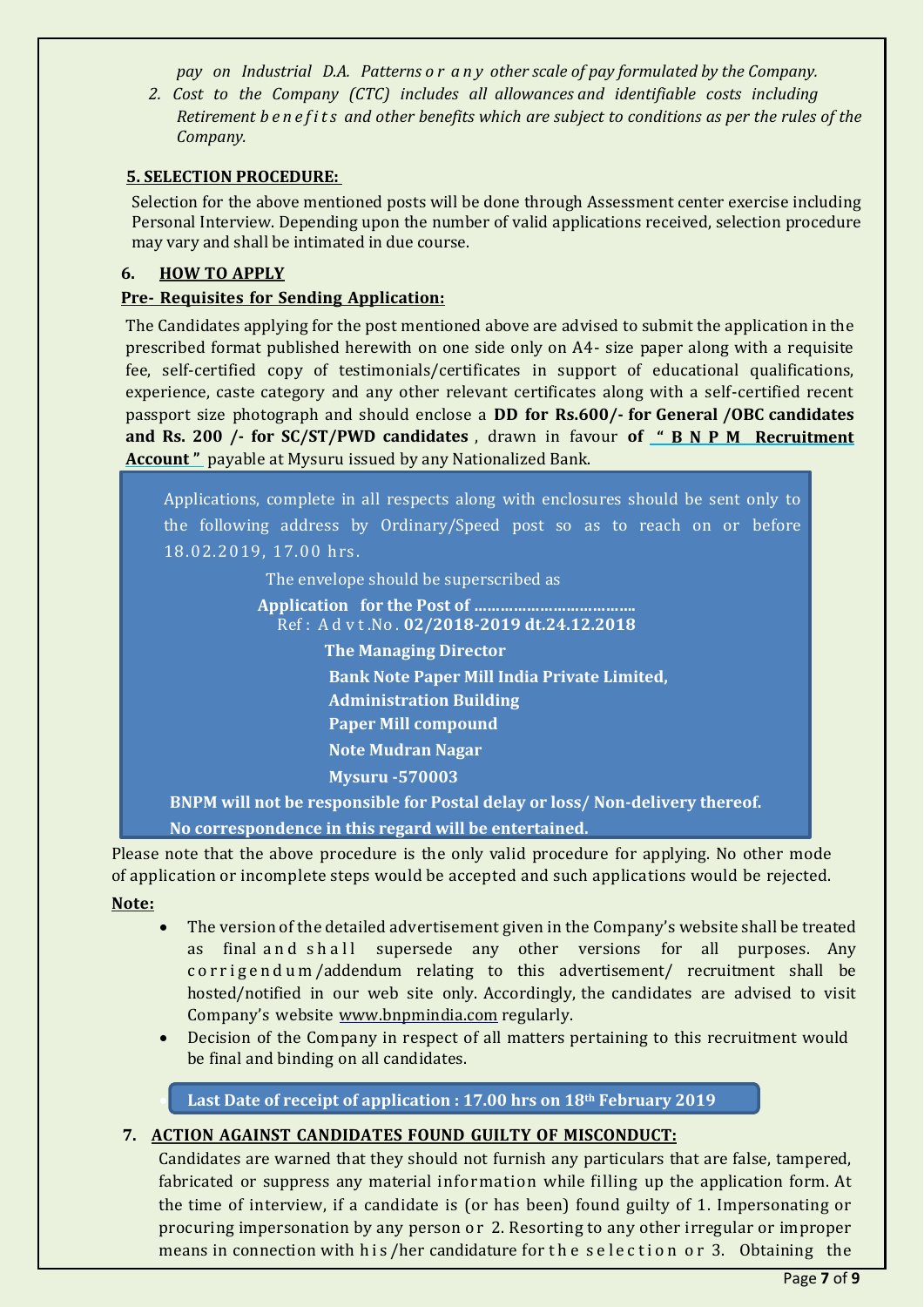support of his/her candidature by any means; such candidate (a) to be disqualified from the interview for which he/she is the candidate (b) to be debarred either permanently or for a specific period from any examination or selection held by the Company. Please note importantly that a candidate who has been declared successful but subsequently found ineligible will not be allowed to take part in the process / join the services of the Company and the inconvenience caused thereby will be at his/her cost and consequences

# **8. IMPORTANTGENERAL INSTRUCTIONS:**

- 1. **Prescribed qualifications and experience are minimum and mere possession of the same does not entitle a candidate to be called for interview. Management reserves the rightto reject any application without assigning any reason and to raise or relax the standard of specifications depending upon response.** The recruitment process can be cancelled/suspended/deferred/terminated without assigning any reason. The decision of the management will be final and no appeal will be entertained.
- 2. **In the absence of sufficient number of eligible candidates applying for the advertised post, the Company reserves the right to lower the post and call the applicants who are found eligible for that lower post for recruitment and selection. In such circumstances the pay and allowances shall be as applicable to that post. This however may not be presumed as a right on the part of the applicant or an obligation on the part of the Company.**
- 3. If the candidate knowingly or willfully furnishes incorrect or false particulars/In case it is detected at any stage of recruitment that a candidate does not fulfil the eligibility norms and/or that he/she has furnished any incorrect/false information/certificate/documents or has suppressed any material fact(s), his/her candidature will be cancelled. If any of these shortcomings is/are detected even after appointment, his/her services are liable to be terminated.
- 4. Candidates seeking relaxation in Fee/Age must produce certificates in original in support of his/her claim at the time of interview.
- 5. Applications received without requisite application fee and applications not submitted strictly in required format /incomplete applications will be summarily rejected.
- 6. Applications received after the due date as mentioned above will not be considered and will be summarily rejected.
- 7. Admission to the Interview/Assessment Center exercise will be purely provisional without verification of age/ qualification/experience/category (SC/ST/OBC/PWD/ Ex-Ser.) etc. of the applicants. Each applicant should therefore, ensure that he/she fulfils the eligibility criteria and that the particulars furnished in the application are complete and correct in all respects. In case it is detected at any stage that an applicant does not fulfil the eligibility criteria and /or has furnished incorrect information or suppressed any material information, his/her candidature will be cancelled and, if already appointed, his/her services will be summarily terminated without giving any notice, or any compensation in lieu thereof.
- 8. All educational qualifications should be obtained from recognized Indian universities/institutions. **If grades are awarded instead of marks i.e CGPA/DGPA/OGPA/SGPA etc, candidates should clearly indicate its numerical equivalent (upto two decimal points) and submit documentary proof by relevant college/university/educational institute stating the corresponding percentage obtained. In the absence of such information applications are liable for rejection.**
- 9. The percentage of marks is to be calculated as aggregate of all the semesters/trimesters/years taken together. Accordingly, statement(s) showing marks obtained in all the semesters/trimesters/years should be enclosed along with the application.
- 10. Candidates should enclose experience certificate(s) issued by their employers clearly